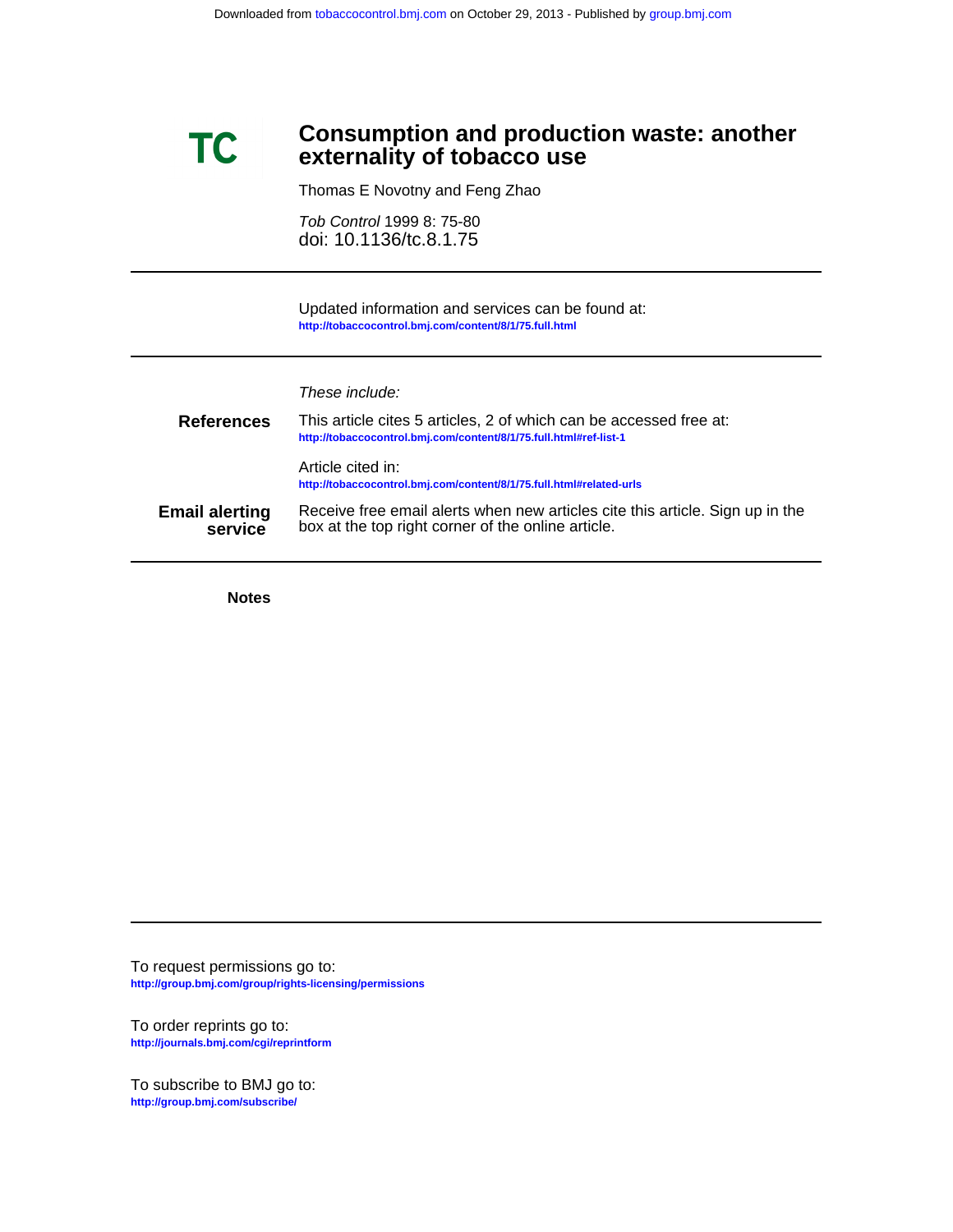# Consumption and production waste: another externality of tobacco use

Thomas E Novotny, Feng Zhao

## **Abstract**

*Objective—***To describe the waste produced by and environmental implications of individual cigarette consumption (filter tips, packages, and cartons) and tobacco manufacturing.**

*Study selection—***All available articles and reports published since 1970 related to cigarette consumption and production waste were reviewed.**

*Data sources—***Global cigarette consumption data were used to estimate cigarette butt and packaging waste quantities. Data from the Center for Marine Conservation's International Coastal Cleanup Project were used to describe some environmental impacts of tobacco-related trash. Data from the United States Environmental Protection Agency's (EPA's) Toxics Release Inventory and reported global cigarette consumption totals were used to estimate waste production from cigarette manufacturing.**

*Data extraction and synthesis—***In 1995, an estimated 5.535 trillion cigarettes (27 675 million cartons and 276 753 million packages) were sold by the tobacco industry globally. Some of the wastes from these products were properly deposited, but a large amount of tobacco consumption waste ends up in the environment. Some is recovered during environmental clean-up days. For the past eight years (1990–1997), cigarette butts have been the leading item found during the International Coastal Cleanup Project; they accounted for 19.1% of all items collected in 1997. The tobacco manufacturing process produces liquid, solid, and airborne waste. Among those wastes, some materials, including nicotine, are designated by the EPA as Toxics Release Inventory (TRI) chemicals. These are possible environmental health hazards. In 1995, the global tobacco industry produced an estimated 2262 million kilograms of manufacturing waste and 209 million kilograms of chemical waste. In addition, total nicotine waste produced in the manufacture of reduced nicotine cigarettes was estimated at 300 million kilograms.**

*Conclusions—***Laws against littering relative to cigarette butts could be better enforced. Additional taxes might be levied** **on cigarette products that would then be directed to environmental clean-up** efforts. The tobacco industry should **improve the biodegradability of filters, reduce packaging waste, and educate its customers. Worksites and public buildings should be encouraged or required to supply appropriate disposal mechanisms at all building entrances. Public awareness campaigns about the magnitude and prevention of cigarette consumption waste could be developed through partnerships among environmental groups, health organisations, and environmental protection agencies. Tobacco production waste should be a source of concern and regulation by governments throughout the world; it contains numerous chemicals which may be considered health hazards, not the least of which is nicotine produced in the manufacture of low-nicotine cigarettes.**

(*Tobacco Control* 1999;**8**:75–80)

Keywords: tobacco waste, litter, environmental impact

## **Introduction**

Externalities are the costs or effects of a consumer behaviour that may not be borne by the consumer and hence may not be included in the price of the consumed good.<sup>1</sup> For example, a commonly analysed externality of cigarette smoking is the economic cost of smoking-attributable medical care for smokers, which is borne by non-smokers and by governments as well as by the smoker.<sup>2</sup> Another externality is the health effects of environmental tobacco smoke on non-smokers and on families of smokers.<sup>3</sup> Finally, other environmental externalities include deforestation as a result of tobacco production (see pages 18–28 of this issue), pesticide use in tobacco agriculture, and fires caused by cigarette smoking. All these externalities affect the social costs of smoking, which may need to be addressed by policy actions of government or the private sector. Here we describe additional externalities of tobacco use involving waste production due to individual consumption as well as to the tobacco manufacturing process.

The waste products of cigarette consumption are clearly visible whenever one walks on a city sidewalk or uses a public beach. Cigarette butts, packages, cellophane wrappers, and cartons are ubiquitous forms of trash. Although

**OYce of Global Health, Centers for Disease Control and Prevention, Atlanta, Georgia, USA** T E Novotny

**Johns Hopkins School of Hygiene and Public Health, Baltimore, Maryland** F Zhao

Correspondence to: TE Novotny, Office of Global Health**,** Centers for Disease Control and Prevention, K01, 4770 Buford Highway NE, Atlanta, Georgia 30341–3717, USA; Tnovotny@bellatlantic.net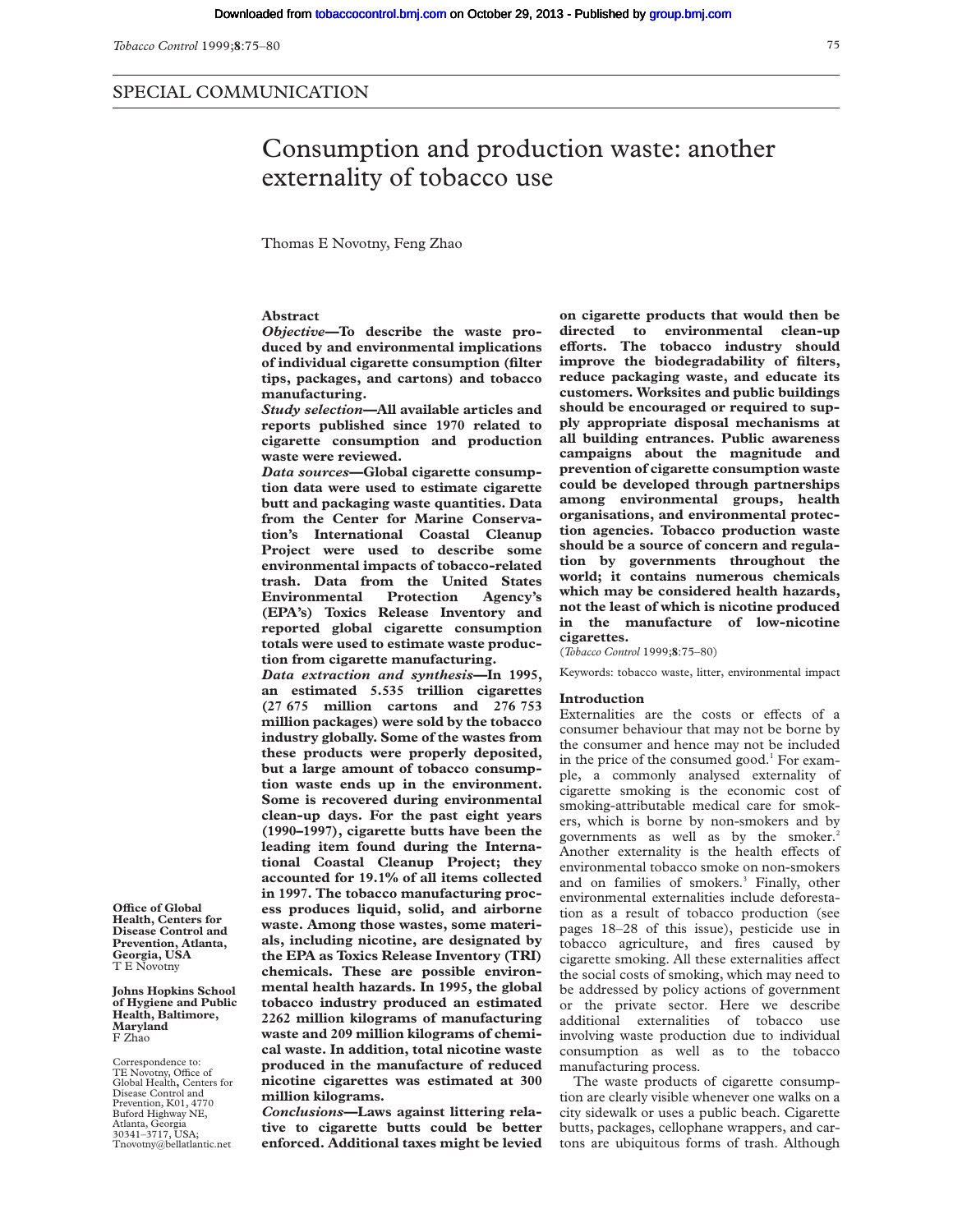*Table 1 Estimates of total and filtered cigarette consumption, cartons, and packages produced in 49 selected countries and worldwide, 1995 (million units)*

|                               |                     | % of<br>Filtered |                   |             |                |
|-------------------------------|---------------------|------------------|-------------------|-------------|----------------|
|                               | Cigarette           | cigarettes       |                   | Cartons     |                |
| Country                       | consumption         | (sales)          | Cigarette filters |             | Packages       |
| Argentina                     | 41 000              | 98               | 40 180            | 205         | 2050           |
| Australia                     | 32 179              | 95               | 30 570            | 161         | 1609           |
| Austria                       | 13 192              | 99               | 13 060            | 66          | 660            |
| Bangladesh                    | 14 450              | 14               | 2 0 2 3           | 72          | 723            |
| Belgium-Luxembourg            | 16 194              | 95.5             | 15 4 65           | 81          | 810            |
| Brazil                        | 1 194 000           | 99               | 118 206           | 597         | 5970           |
| Bulgaria                      | 16 000              | 92.8             | 14 848            | 80          | 800            |
| Canada                        | 53 500              | 97.5             | 52 163            | 268         | 2675           |
| Chile                         | 12 561              | 99               | 12 4 35           | 63          | 628            |
| China                         | 1 660 250           | 72               | 1 195 380         | 8 3 0 1     | 83 013         |
| Colombia                      | 19 800              | 85.1             | 16850             | 99          | 990            |
| Cuba                          | 15 900              | 48.5             | 7712              | 80          | 795            |
| Former                        |                     |                  |                   |             |                |
| Czechoslovakia                | 29 150              | 95               | 27 693            | 146         | 1458           |
| Denmark                       | 8 3 6 0             | 83.5             | 6981              | 42          | 418            |
| Egypt                         | 38 745              | 92.1             | 35 684            | 194         | 1937           |
| France<br>Former Soviet Union | 88 3 3 6<br>352 550 | 86.9<br>74.9     | 76764<br>264 060  | 442<br>1763 | 4417           |
|                               | 149 000             | 95.7             | 142 593           | 745         | 17 628<br>7450 |
| Germany                       | 30 700              | 97.6             | 29 9 63           | 154         | 1 5 3 5        |
| Greece                        | 28 850              | 96.4             | 27811             | 144         | 1443           |
| Hungary<br>India              | 87 430              | 64.5             | 56 392            | 437         | 4 3 7 2        |
| Indonesia                     | 175 810             | 69               | 121 309           | 879         | 8791           |
| Iran                          | 24 000              | $81.11*$         | 19 4 66           | 120         | 1 200          |
| Iraq                          | 13 200              | $81.11*$         | 10 707            | 66          | 660            |
| Italy                         | 87 750              | 94               | 82 485            | 439         | 4 3 8 8        |
| Japan                         | 318 177             | 99               | 314 995           | 1 591       | 15 909         |
| Malaysia                      | 16 700              | 94.7             | 15815             | 84          | 835            |
| Mexico                        | 46 298              | 81.9             | 37918             | 231         | 2 3 1 5        |
| Morocco                       | 15 5 26             | 55               | 8 5 3 9           | 78          | 776            |
| Netherlands                   | 25 000              | 88.9             | 22 225            | 125         | 1 250          |
| Nigeria                       | 18 500              | 70               | 12 9 50           | 93          | 925            |
| Philippines                   | 62 009              | 95.5             | 59 219            | 310         | 3100           |
| Poland                        | 103 000             | 76.9             | 79 207            | 515         | 5 1 5 0        |
| Portugal                      | 16 247              | 97               | 15 760            | 81          | 812            |
| Romania                       | 39 000              | 50               | 19 500            | 195         | 1950           |
| Saudi Arabia                  | 19850               | $81.11*$         | 16 100            | 99          | 993            |
| South Africa                  | 37 695              | 92.1             | 34 717            | 188         | 1885           |
| South Korea                   | 93 500              | 98               | 91,630            | 468         | 4675           |
| Spain                         | 77 980              | 97               | 75 641            | 390         | 3899           |
| Sweden                        | 8 2 0 0             | 96               | 7872              | 41          | 410            |
| Switzerland                   | 15 550              | 99.3             | 15 441            | 78          | 778            |
| Taiwan                        | 37 997              | 99               | 37 617            | 190         | 1 900          |
| Thailand                      | 48 600              | 97               | 47 142            | 243         | 2 4 3 0        |
| Turkey                        | 96 500              | 91.1             | 87912             | 483         | 4825           |
| United Kingdom                | 90 970              | 99               | 90 060            | 455         | 4 5 4 9        |
| <b>United States</b>          | 470 000             | 96.1             | 451 670           | 2 3 5 0     | 23 500         |
| Venezuela                     | 9653                | 98               | 9 4 6 0           | 48          | 483            |
| Yugoslavia                    | 45 000              | $81.11*$         | 36 500            | 225         | 2 2 5 0        |
| Subtotal                      | 4 840 259           |                  | 4 008 689         | 24 201      | 242 013        |
| World                         | 5 535 059           | 82.82*           | 4 5 8 4 1 3 6     | 27 675      | 276 753        |

Source: National statistics/trade source/industry estimates/United States Department of Agriculture/World Tobacco

\*Estimated percentages. World total is a weighted average using filtered cigarette consumption from all 49 countries with available data.

> the paper and tobacco components are biodegradable, the filters and plastic wrappers are retained in the environment for long periods of time. Cigarette filters most commonly contain cellulose acetate,<sup>4</sup> and some research has been undertaken by the tobacco industry to improve biodegradation of this material.<sup>5</sup> Cellulose acetate filters may persist under normal environmental conditions for 18 months or more.<sup>6</sup> Moreover, the butts themselves may be an acute health hazard to animals and to small children, who may eat them.<sup>7</sup>

> Historically, the ocean has been a common dumping ground for human-made debris. Although cities can successfully treat sewage before environmental discharge, much of the marine debris from developed countries originates inland, even on city streets, where cigarette butts are dropped casually by the smoker, washed into storm sewers or drainage ditches, and out into larger waterways to the

ocean. These items and the cigarette debris tossed directly onto beaches and other waterways have been subject to the Center for Marine Conservation (CMC) International Cleanup Project since 1990.<sup>8</sup>

In addition, tobacco manufacturing produces chemical wastes, including nicotine, in the manufacture of cigarettes, cigars, smokeless tobacco, and other products. Many of these waste products are potential environmental hazards, and they are subject to careful regulation regarding disposal in most developed countries. The most hazardous chemicals released to the environment by all manufacturers, including the tobacco industry, in the United States are reported through the Toxics Release Inventory (TRI) each year.<sup>9</sup>

### *Data sources*

Data on cigarette butts found in marine and other aquatic environments have been reported since 1990 by the CMC as part of the volunteer-based International Coastal Cleanup Project.8 The CMC is the leading advocacy group working in the United States on marine debris as an environmental issue. In addition, information on cigarette butts and packets collected on Clean Up Australia Day is available for 1993.<sup>10</sup> Total cigarette filter, packet, and carton waste production can be estimated by using World Health Organisation composite data sources on production, exports, imports, and per cent filter-tip cigarette consumption (personal communication via email, Emmanuel Guindon, World Health Organisation, August 1998).

A variety of publications report information on chemical wastes that are produced in tobacco manufacturing. The *Statistical record of the environment<sup>9</sup>* reports chemicals in tobacco manufacturing waste in the United States that are treated onsite and offsite or are released into the environment. Operating and capital investment cost estimates for abatement of these wastes are available for 1988–1992. We also reviewed older reports providing information on tobacco manufacturing waste production and pollution control.<sup>11 12</sup> Finally, a single report, from Italy, describes how solid waste produced in manufacturing low-nicotine tobacco products contains high concentrations of nicotine.<sup>13</sup>

## **Data extraction and synthesis**

## CONSUMPTION WASTE

Worldwide, an estimated 5.535 trillion commercially manufactured cigarettes were consumed in 1995 (table 1). Specific estimates on filtered cigarette consumption for that year are available for  $49$  countries.<sup>14</sup> These estimates were calculated as the number of units manufactured in the country, plus imports and minus exports; smuggling totals were excluded (globally, up to a third of annual exports are contraband, or smuggled<sup>15</sup>). Based on a weighted average of filtered cigarette consumption reported from the 49 countries, it was estimated that 83% of cigarettes consumed were filter-tipped. The number of packages (assumed average 20 cigarettes per package)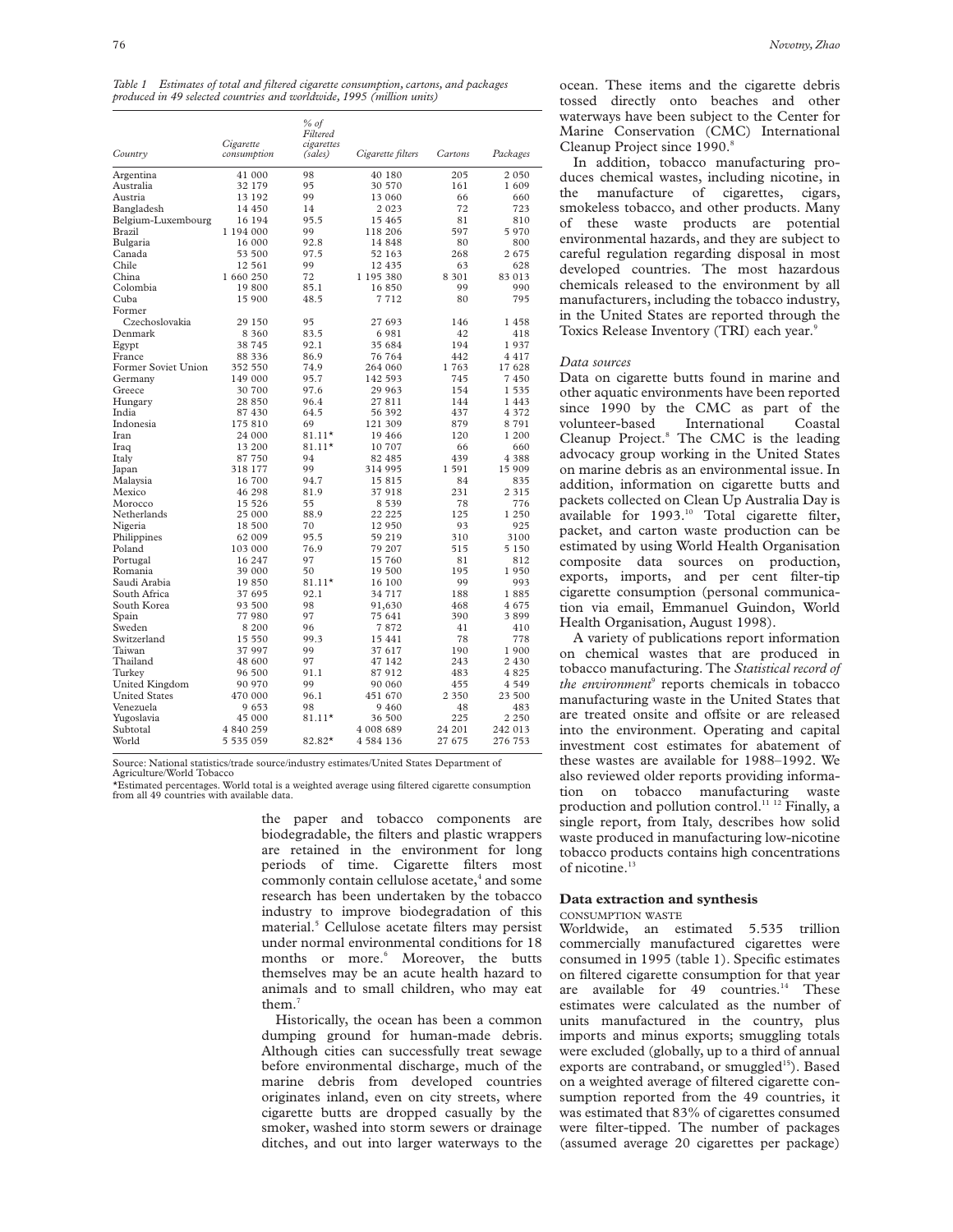

*Figure 1 The 10 most common items of trash (52.4% of total trash) collected on Australia Clean Up Day 1993. Source: Keep Australia Beautiful National Association.*

produced globally was estimated at 276 753 million, and the number of cartons (assumed average 10 packets per carton) was estimated at 27 675 million. Table 1 does not include estimates for other packing materials, such as the corrugated paper boxes used to package cartons and the plastic wrappers used on some cigarette packages.

The data in table 1 represent the potential trash that may be produced globally by cigarette consumption. No data are available that may be used to quantify precisely the amount of trash deposited directly into the environment, but some countries, notably Australia, have attempted to describe the nature of trash collected from various sites, including waterways, roadways, parkland, public facilities, and so forth.<sup>10</sup> Overall in Australia, cigarette butts comprised 5.0% (by absolute number) of all trash items collected on one clean-up day in 1993. They ranked sixth among all items collected (figure 1); in addition, cigarette packets and cartons were the most common individual paper items ("paper pieces" in the figure).

Since 1986, CMC volunteers around the world (90 countries in 1997) have participated in local clean-up efforts at approximately 5000 sites, including land-only, underwater, and shoreline sites. In 1997, 6 185 081 debris items were removed from these sites, and cigarette butts were the leading item among the top 20 items collected. Cigarette butts were almost three times as likely to be found as the next most frequent item, "plastic pieces." Overall, cigarette butts represented 19.1% of all items collected in 1997; since 1990, cigarette butts have represented at least 12% of total items collected (figure 2) (personal communication via email, Laurie Williams, Center for Marine Conservation, August 1998).

### PRODUCTION WASTE

The tobacco manufacturing process produces liquid, solid, and airborne wastes.<sup>11</sup> Liquid wastes include tobacco slurries, solvents, oils, and greases that originate in the manufacturing processes, building services, and facilities that may need special treatment or disposal. Solid wastes include paper, wood, plastics, unusable tobacco, packaging materials, and dirt that originate in the manufacturing process. These waste products are resold, recirculated, compacted, or put in landfills. Airborne wastes

include non-toxic odours of manufacturing, in-plant dust, tobacco volatiles and particles, and other emissions. Abatement programmes for airborne waste include use of filters, dust collectors and scrubbers, low-sulphur fuels, and other controls.

Of greatest environmental concern among the manufacturing wastes are those chemicals  $(n = 643)$  specified as reportable to the TRI, developed by the United States Environmental Protection Agency (EPA) under the Emergency Planning and Community Right-to-Know Act of 1986.16 A waste is considered hazardous if it exhibits one or more of the following characteristics: ignitability (flammability), corrosivity (against metal), reactivity (capability of causing explosions, toxic fumes, gases, or vapours), or toxicity (harmful or fatal when ingested or absorbed). In the United States in 1992, the TRI reported in the *Statistical record of the environment* that tobacco manufacturing generated more than 27 million kilograms of production-related chemical waste, of which 2.2 million kilograms were TRI-treated or released into the environment. Overall, the tobacco industry ranked 18th among all industries in total chemical waste production.<sup>9</sup>

A 1970 study on solid waste management in the United States tobacco manufacturing industry estimated that in 1963, 2700 kg of general solid waste were generated per manufacturing employee (total 225 million kilograms).<sup>12</sup> We applied the estimated total chemical waste production for 1992 and the estimated solid waste production for 1963 to the number of cigarettes manufactured in those years to develop ratios of each waste to cigarettes produced. Adjusting these data for 1995 (the last year for which cigarette manufacturing data are available), we estimate that in the United States, 293 million kilograms of solid waste and 27 million kilograms of total chemical waste were produced (table 2). Globally, these totals are 2262 million kilograms for total solid wastes and 209 million kilograms for chemicals.

We also drew on an estimate of US\$48 million for the total 1992 abatement costs for TRI chemicals reported by the American tobacco manufacturing industry.<sup>9</sup> Inflating these costs by the American consumer price index increase for 1992–1995 and cigarette production increases, \$52 million were spent in abatement for 1995; the global abatement cost estimate is \$402 million in that year (table 2).



*Figure 2 Percentage of cigarette butts among debris collected by International Beach Cleanup, 1990–1997. Source: Centre for Marine Conservation.*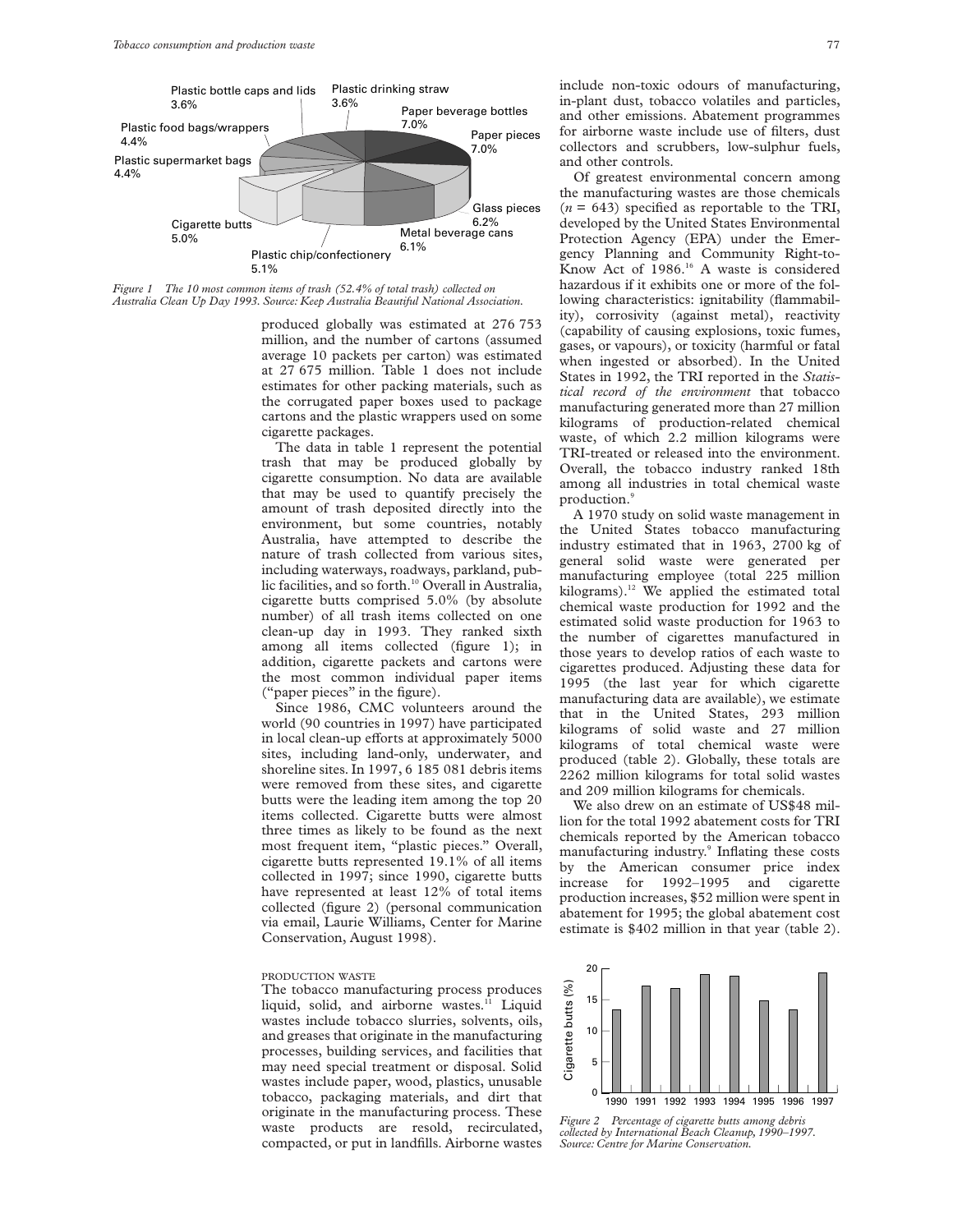*Table 2 Estimated total tobacco production waste, chemical wastes, and Toxics Release Inventory chemical abatement costs, United States and global, 1995*

|                      | Cigarette<br>$production*$<br>(million pieces) | Total wastes† (kg)                          | Total chemical<br>$waste\ddagger$ (kg)    | Total cost for TRI<br>chemical<br>$abatement$ $(US$)$ |
|----------------------|------------------------------------------------|---------------------------------------------|-------------------------------------------|-------------------------------------------------------|
| <b>United States</b> | 716 500                                        | 292 794 224                                 | 27 008 041                                | 52 139 701                                            |
| Global               | 5 535 059                                      | (projected)<br>2 261 874 818<br>(projected) | (projected)<br>208 640 754<br>(projected) | (projected)<br>402 786 213<br>(projected)             |

\*Source: Table 1, United States Department of Agriculture.

†Source: United States Department of Health, Education, and Welfare: *A study of solid waste management in the tobacco products industry,* extrapolated to 1995 production levels for United States and World from table 1.

‡Source: Cummins 1970, inflated to 1995 production estimates from table 1.

§Source: *Statistical record of the environment 1995* (TRI chemicals only), costs inflated from 1992 by consumer price index increase from 1992 to 1995.

> These estimates assume that all cigarette production processes around the world are similar and were unchanged with respect to waste production between 1963 and 1995 and that prices to control these wastes would increase at the same rate as the consumer price index. It may be that the price to control such waste has diminished with improved technology, but it may also be true that more stringent environmental controls, at least in industrial countries, may create higher costs of managing solid, liquid, and airborne wastes due to manufacturing.

> The actual TRI chemicals reported by American manufacturers for 1996 (the last year for which data are reported) are shown in table 3. These include sources from cigarettes, cigars, smokeless tobacco, and other manufacturing sites.<sup>17</sup> These wastes were treated onsite, treated offsite, or released into the environment. The total (3 114 221 kg) is almost a million kilograms higher than the TRI total reported in 1992 (table 2), but a significant portion of this difference may be accounted for by the inclusion of nicotine in the TRI. A discussion of the potential environmental impact of all these chemical releases is beyond the scope of this paper.

> Nicotine is an interesting tobacco production waste product. The tobacco manufacturing process and all activities that use tobacco produce solid or liquid wastes with high concentrations of nicotine.<sup>13</sup> Partly in response to information about the addictive nature of nicotine,18 19 the market for low-nicotine cigarettes has been growing. Thus, an ironic outcome of this market growth is the increased need to detoxify nicotine in tobacco production waste. A non-recyclable, powdery,

*Table 3 Releases to the environment of Toxics Release Inventory chemicals by tobacco manufacturing industry, United States, 1996\**

| Chemical                    | Total quantity<br>released (kg) |
|-----------------------------|---------------------------------|
| Ammonia                     | 946 155                         |
| Ethylene glycol             | 8936                            |
| Hydrochloric acid           | 407 371                         |
| Hydrogen fluoride           | 27 937                          |
| Methyl ethyl ketone         | 340 821                         |
| Nicotine and nicotine salts | 900 377                         |
| Nitric acid                 | 58 970                          |
| Phosphoric acid             | 6804                            |
| Sulphuric acid              | 67 228                          |
| Toluene                     | 349 622                         |
|                             |                                 |

\*Source: Right to Know database, 1996; includes air, water, land, underground injection, and offsite transfers.

nicotine-containing waste is formed during tobacco production, which has average nicotine content of 18 g per kg of dry weight. This waste is classified as "toxic and hazardous" by European Union Regulations when the nicotine content exceeds 500 mg per kg dry weight. According to a 1997 study from Italy, an average 3 million kilograms of this waste are reported in 1995 by the tobacco industry to be produced from 55 300 million cigarettes manufactured in that country.13 If manufacturing processes and waste outputs per million cigarettes produced in the United States and globally are similar to those reported in Italy, it is estimated that 38 870 000 kg of nicotine waste was produced in the United States in 1995, and 300 274 000 kg was produced globally in the same year. Denicotinisation of waste requires chemical–physical treatments or biological methods with microorganisms to reduce the nicotine content of released wastes below the threshold of 500 mg per kg. In the United States, nicotine has been included on the TRI list since November 1994.<sup>20</sup> Nicotine itself is an anti-parasitic plant pesticide.

#### **Conclusions and recommendations**

The health consequences of cigarette smoking to smokers and exposed non-smokers are well known. Cigarette products and production may also affect environments in other ways that require attention from environmental groups, industry, and government. Cellulose acetate filters from cigarette butts do not rapidly biodegrade; thus, they are a relatively long-lasting environmental problem, especially in waterways and run-offs from urban environments. At least 4.5 trillion filter-tipped cigarettes are deposited annually somewhere in the world. Many will find their way into appropriate disposal facilities, but the CMC clean-up data suggest that a large number end up on beaches and in other aquatic environments.

Smokers may not consider that a cigarette butt is litter, but these waste products seem to be ubiquitous. Perhaps because of the proliferation of restrictions on smoking in worksites and public places, it is common for building entrances to have a collection of cigarette butts nearby. These collections come in large part from smokers discarding cigarettes before they enter the building and from workers smoking on breaks. Some worksites have made special attempts to provide appropriate disposal facilities (figure 3).

Nevertheless, cigarette butts are frequently a source of urban blight and environmental pollution. In addition to the environmental contamination by cigarette butts, consumption waste left in ashtrays in the homes of smokers may be a source of poisoning for young children. In 1994–1996, the Rhode Island Department of Health identified 40 cases of cigarette butt ingestion among children aged 6 to 24 months as reported by the poison-control system in that state.<sup>7</sup> Thirteen of the cases of ingestion produced symptoms such as vomiting, gagging, and lethargy.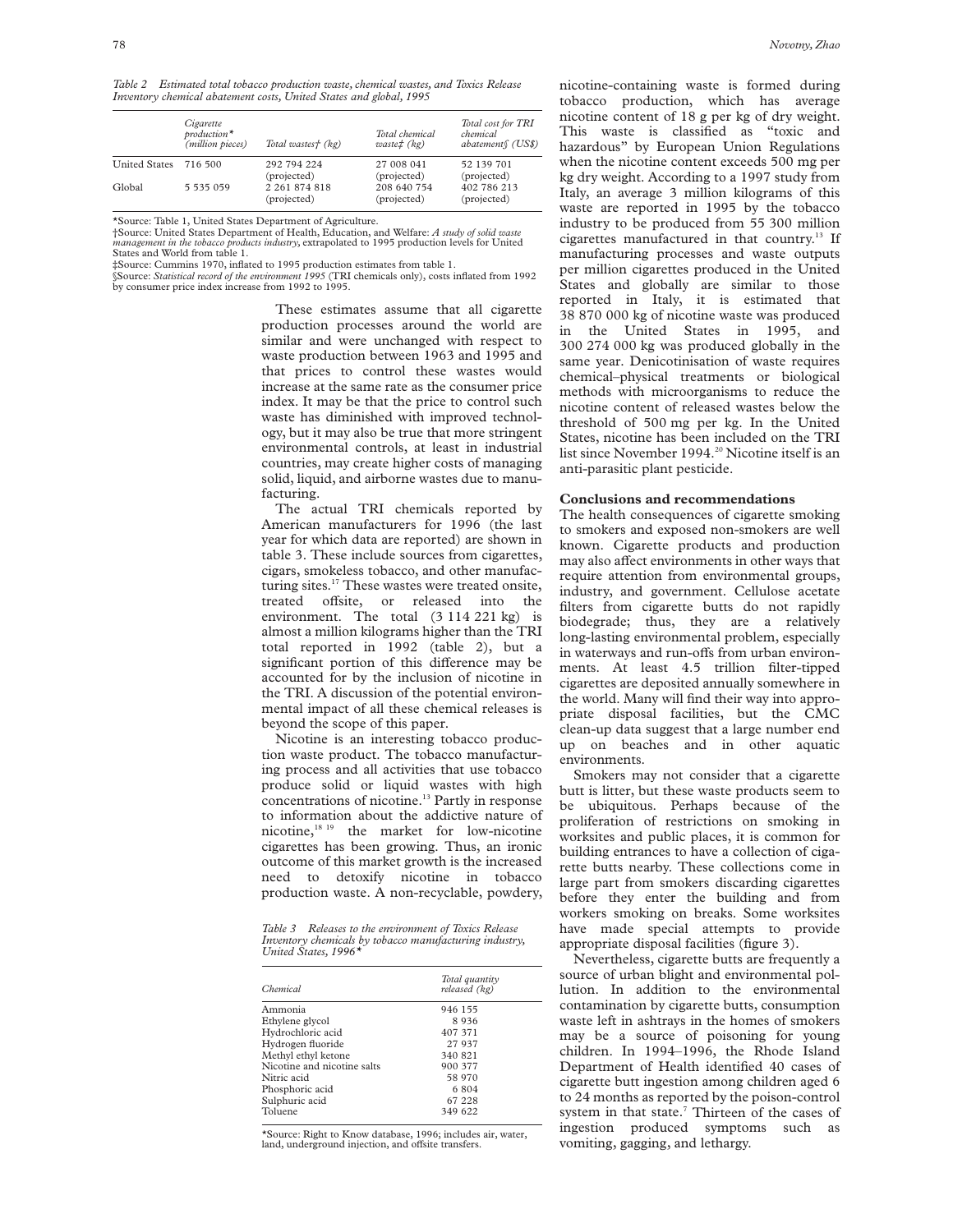

*Figure 3 Cigarette disposal container outside offices in Washington, DC, USA. Worksite smoking bans have increased the problem of cigarette butts littering building entrances.*

The cigarette butt problem may be mitigated through several channels other than general tobacco control efforts. First, laws against littering could be better enforced relative to cigarette butts. Second, additional taxes could be levied on cigarette products that could be directed to environmental clean-up efforts for consumption and production waste. Third, the tobacco industry should improve the biodegradability of filters, reduce packaging waste, educate its customers about their responsibility to the environment, and strive to responsibly manage production waste in developing countries as well as developed countries. Fourth, administrators of worksites and public buildings should be encouraged or required to supply appropriate disposal mechanisms at all building entrances (this might even be cost-effective in terms of public image, janitorial costs, and fire prevention) (figure 3). Fifth, increased public awareness campaigns about the magnitude and prevention of tobacco consumption and production waste could be developed through partnerships between environmental groups, health organisations, and environmental protection agencies.

Tobacco manufacturers, like other manufacturers in the United States and in other developed countries, generate several toxic chemicals as production waste. The EPA and other similar organisations in developed countries help assure that industry reports and manages such waste. However, it is not known what abatement procedures are being used in developing countries, where cigarette production capacity has rapidly increased in recent years. To meet the demands of emerging markets, it is likely that cigarette manufacturers will gravitate towards manufacturing venues where regulation is less stringent. In the absence of public awareness and governmental regulations, tobacco manufacturers may not

address the problem of significant solid, liquid, airborne, and chemically toxic waste produced in cigarette manufacturing. Thus, it may be prudent for multinational health, trade, and economic agencies to raise environmental considerations related to tobacco production as a global health issue.

Additional research is needed to quantify the environmental impact of both tobacco consumption and production waste. Tobacco is a hazardous product when used as directed, but there is also a hazard due to production and consumption waste deposited into the environment. Perhaps the tobacco industry should be held partly accountable for the environmental clean-up costs related to cigarette butts and totally responsible for abatement of hazardous wastes resulting from the manufacturing process. It has been increasingly held accountable for the medical care costs associated with treating tobacco-attributable illnesses. This accountability should extend beyond the provision of cigarette butt disposal devices to smokers, which is primarily a public relations gimmick. It should also extend beyond the borders of developed countries, where regulatory controls on manufacturing waste may actually be enforced, to developing countries, which are increasingly at risk for environmental contamination as cigarette production capacity in those countries expands.

The authors would like to thank members of Globalink, who provided valuable information used in this report, as well as Laurie Williams of the Center for Marine Conservation for pro-viding data from the Coastal Cleanup Project and Emmanuel Guindon of the World Health Organisation for providing data on cigarette consumption. The opinions expressed are solely those of the authors and do not represent official positions of the United States Centers for Disease Control and Prevention or the Johns Hopkins University.

- 1 Jacobs P. *The economics of health and medical care,* 2nd ed. Rockville, Maryland: Aspen, 1987. 2 Miller LS, Zhang X, Novotny T, *et al.* State estimates of
- Medicaid expenditures attributable to cigarette smoking— United States, fiscal year 1993. *Public Health Rep* 1998;**113**:140–51.
- 3 US Environmental Protection Agency. *Respiratory health effects of passive smoking: lung cancer and other disorders.*<br>Washington, DC: Office of Health and Environmental
- Assessment, 1992. (Publication No EPA/600/6-90/006F.)<br>4 US Department of Health and Human Services. *Reducing* 4 US Department of Health and Human Services. *Reducing*<br>the health consequences of smoking: 25 years of progress. *A*<br>report of the Surgeon General, 1989. Rockville, Maryland:<br>Public Health Service, Centers for Disease Co
- 5 Collazo H, Haynes SK, McDonough MM. The mecha-nisms of degradation of cellulose acetate in the environment. Abstract No 5021, Tobacco Chemists' Research Conference, 1996.
- 6 Ach A. Biodegradable plastics based on cellulose acetate. *J Macromol Sci Pure Appl Chem* 1993;**A30**:733–40.
- 7 US Centers for Disease Control and Prevention. Ingestion of cigarettes and cigarette butts by children—Rhode Island, January 1994–July 1996. *MMWR* 1997;**46**:125–8.
- 8 Center for Marine Conservation. *1996 international coastal cleanup results.* Washington, DC: Center for Marine Conservation, 1997.
- 9 Dorgan CA. *Statistical record of the environment,* 3rd ed. New York: Gale Research Inc., 1995.
- 10 Clean Up Australia. *Cleaning up Australia. Report on Clean Up Australia activities 1993.*Clean Up Australia: Canberra, Australia, 1994.
- 11 US National Industrial Pollution Control Council. *The* tobacco industry and pollution, sub-council report. Washington<br>DC: US Government Printing Office, 1972. (Publication No 483-135/6.)
- 12 Cummins RL. A study of solid waste management in the tobacco products industry. In: *A division of technical opera-tions open-file progress report (T05.4/0).* Washington, DC: US Department of Health, Education, and Welfare, Public Health Service Environmental Health Service, Bureau of Solid Waste Management, 1970. 13 Civilini M, Domenis C, Sebastianutto N, *et al.* Nicotine
- decontamination of tobacco agro-industrial waste and its